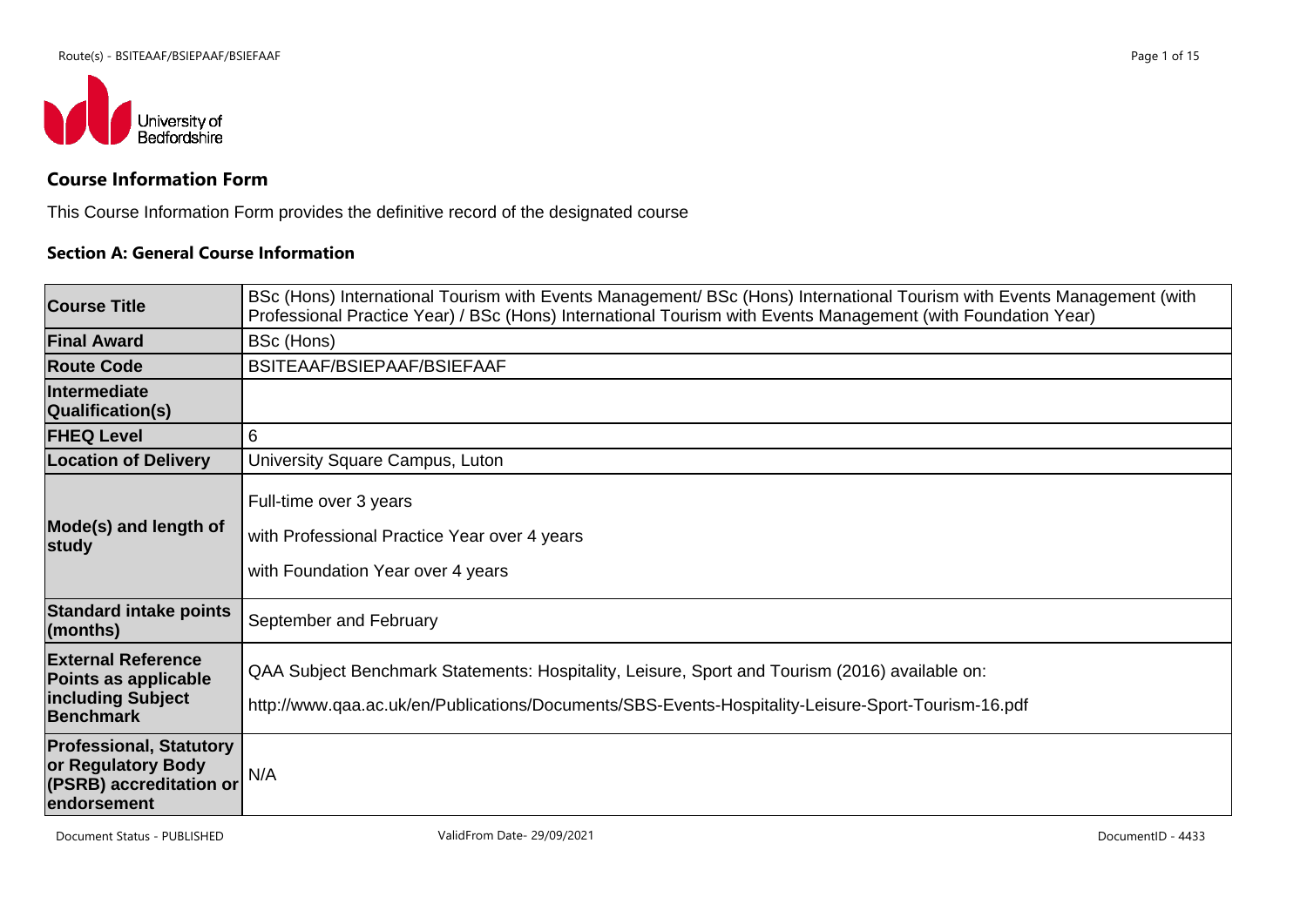| <b>HECoS code(s)</b>    | 100100 |
|-------------------------|--------|
| <b>UCAS Course Code</b> | N805   |

|                    | Why study this course                                                                                                                                                                                                                                                                                                                                                                                                                                                                                                                                                                                                                                      |
|--------------------|------------------------------------------------------------------------------------------------------------------------------------------------------------------------------------------------------------------------------------------------------------------------------------------------------------------------------------------------------------------------------------------------------------------------------------------------------------------------------------------------------------------------------------------------------------------------------------------------------------------------------------------------------------|
|                    | This course will provide you with a critical understanding of the events industry within its tourism and global contexts. The<br>programme will equip you with a skillset enabling you to determine the different approaches to managing local and international<br>events. The course takes a thematic approach to the subject, underpinned by an analytical framework that encompasses the<br>economic, environmental, cultural, social, and environmental issues. Such an approach will develop the skills and knowledge<br>gained on the programme necessary for a successful tourism and events management related career.<br><b>Educational Aims</b> |
| <b>Course Aims</b> | The course is aimed at developing a sound understanding of the principles and practices of the global tourism and events industry<br>and the ability to apply theory to contemporary issues. In addition to this you will become a self-directed, self-regulated reflexive<br>learner, using an awareness of opportunities for careers or further study in the setting and monitoring of personal objectives. To<br>meet this, it is expected that you will evaluate different perspectives to inspect global political, economic, social, technological,<br>legal, ecological and business environments.                                                  |
|                    | This course therefore expects students to:<br>Solve problems by the application of appropriate tools and techniques, and research.<br>$\bullet$<br>Understand and apply the body of knowledge fundamental to events and tourism management.<br>$\bullet$<br>Work effectively in teams or individually using appropriate professional standards of conduct and behavior.<br>$\bullet$<br>Challenge the business of events and tourism with a rigorous approach to practice informed by relevant theory and learning.                                                                                                                                        |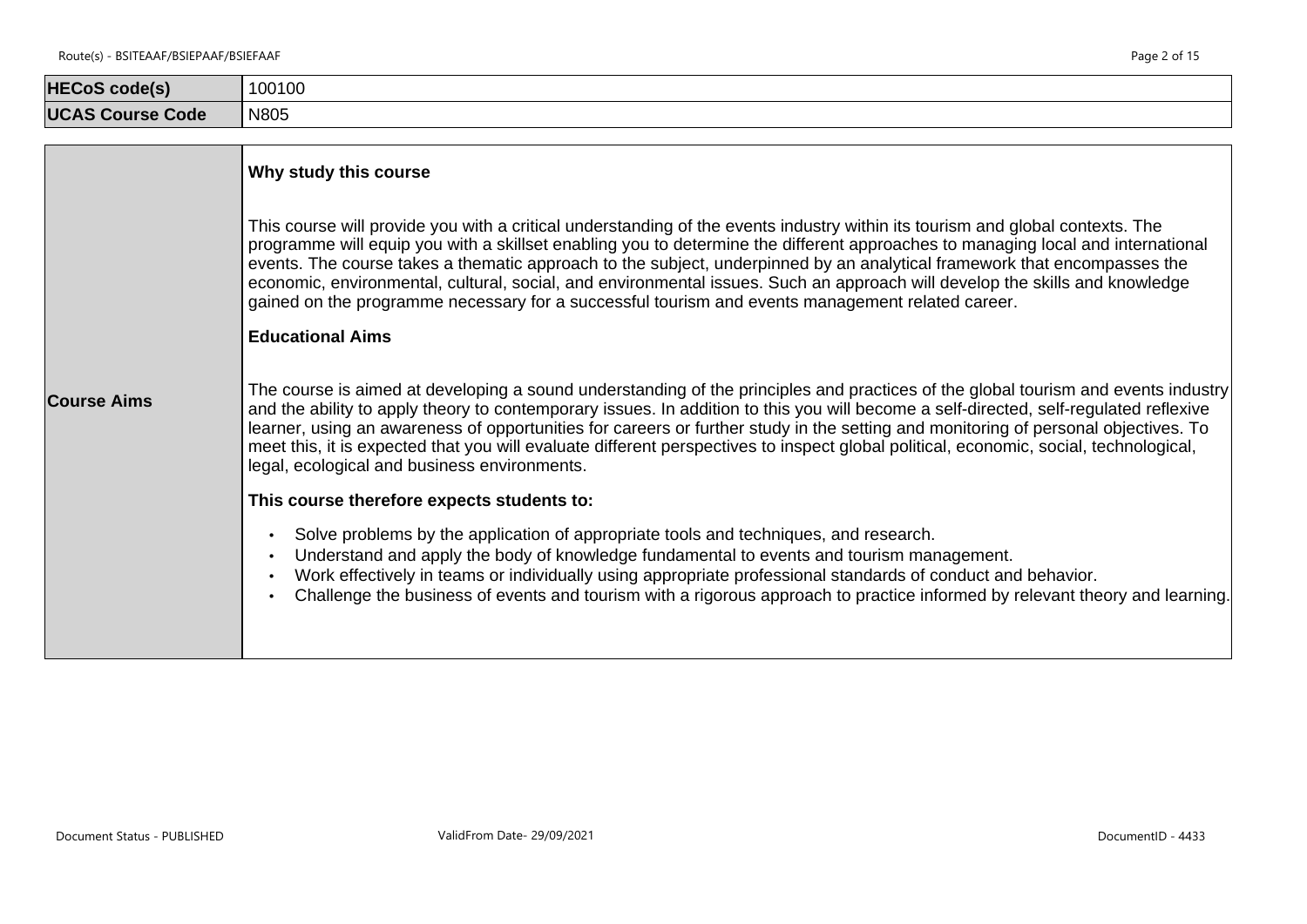$\blacksquare$ 

|                        | below | Upon successful completion of your course you should meet the appropriate learning outcomes for your award shown in the table                                                                                                                                                                             |                                                                                              |
|------------------------|-------|-----------------------------------------------------------------------------------------------------------------------------------------------------------------------------------------------------------------------------------------------------------------------------------------------------------|----------------------------------------------------------------------------------------------|
|                        |       | <b>Outcome</b>                                                                                                                                                                                                                                                                                            | <b>Award</b>                                                                                 |
|                        |       | Interpret the concepts and characteristics of international tourism as<br>an area of academic and applied study and develop an<br>understanding of global practices.                                                                                                                                      | BSc (Hons) International Tourism with Events<br>Management                                   |
|                        |       | Demonstrate a range of professional event planning and<br>2 management knowledge and skills through both academic and<br>professional practice.                                                                                                                                                           | BSc (Hons) International Tourism with Events<br>Management                                   |
| <b>Course Learning</b> |       | Demonstrate understanding of the relationships between tourism<br>3 and events and the communities and environments in which it takes<br>place.                                                                                                                                                           | BSc (Hons) International Tourism with Events<br>Management                                   |
| <b>Outcomes</b>        |       | Critically interpret and relate vocationally relevant philosophies,<br>4 principles and practices associated with event planning, operations<br>and strategy                                                                                                                                              | BSc (Hons) International Tourism with Events<br>Management                                   |
|                        |       | Identify and respond to the diversity that prevails within the tourism<br>and events industry through appropriate communication to<br>5 stakeholders, and do so in a variety of context such as fieldwork,<br>visits, visiting speakers and other professionals in the field, and 'live'<br>case studies. | BSc (Hons) International Tourism with Events<br>Management                                   |
|                        |       | Evaluate the nature, contribution and impacts of tourism in social,<br>6 economic, environmental, political, cultural and other terms within<br>the tourism industry central to international tourism management.                                                                                         | BSc (Hons) International Tourism with Events<br>Management                                   |
|                        |       | Demonstrate knowledge and analytical understanding of<br>professional practice by successfully completing an approved period<br>of approved work place practice.                                                                                                                                          | BSc (Hons) International Tourism with Events<br>Management (with Professional Practice Year) |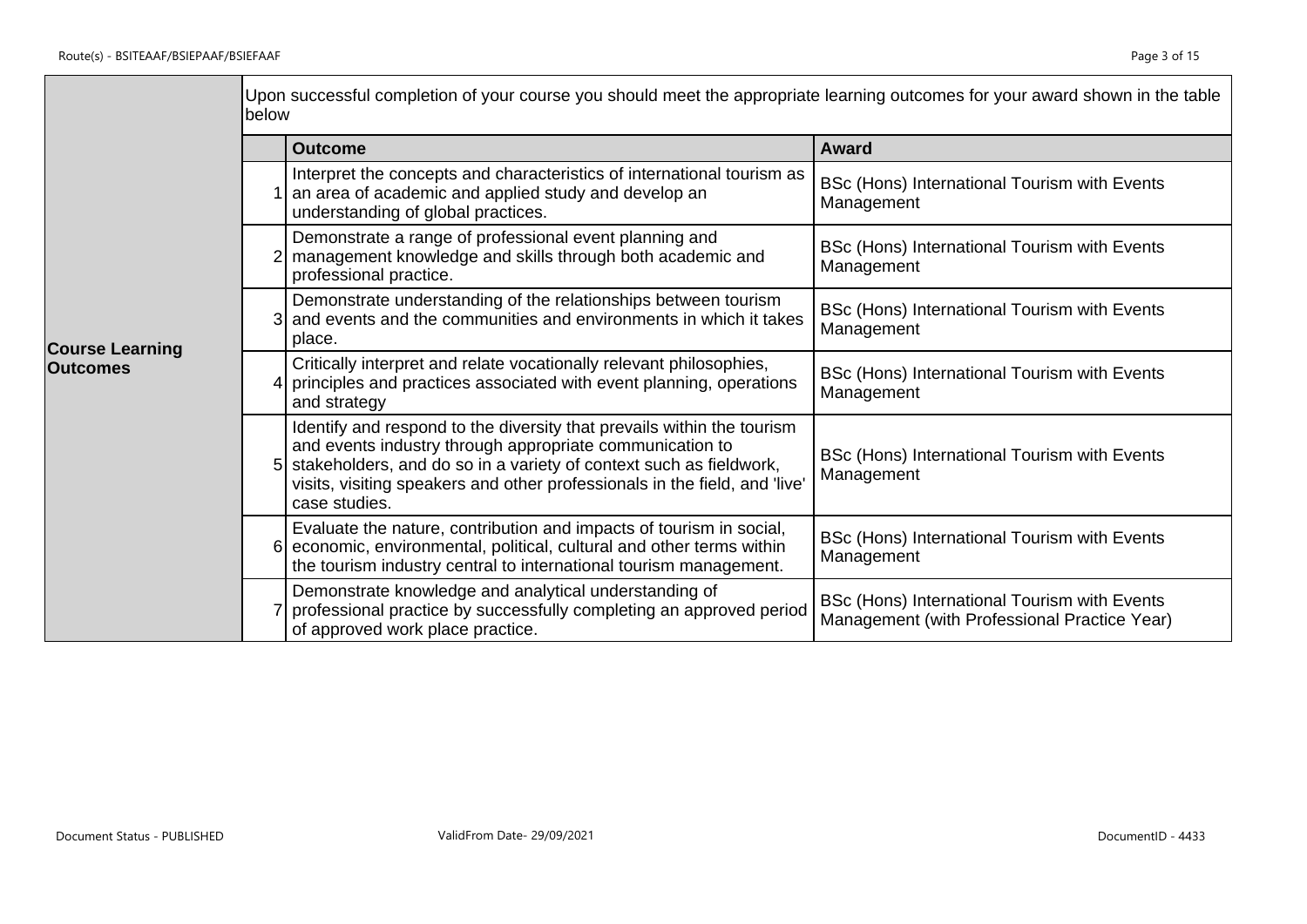Н

|                                                 | <b>Learning and Teaching</b>                                                                                                                                                                                                                                                                                                                                                                                                                                                                                                                                                                                                                                                                                                                                                                                                                                                                                                                                                                                                                                                   |
|-------------------------------------------------|--------------------------------------------------------------------------------------------------------------------------------------------------------------------------------------------------------------------------------------------------------------------------------------------------------------------------------------------------------------------------------------------------------------------------------------------------------------------------------------------------------------------------------------------------------------------------------------------------------------------------------------------------------------------------------------------------------------------------------------------------------------------------------------------------------------------------------------------------------------------------------------------------------------------------------------------------------------------------------------------------------------------------------------------------------------------------------|
| Teaching, learning and<br>assessment strategies | The learning and teaching you experience expresses the Business School's commitment to a practice-based education. There are<br>a number of ways in which this happens: lectures, seminars, and workshops, fieldwork, practice weeks, external visits, on-line<br>activities, individual and group work tasks and invited guest speakers from the tourism and events industry. You will experience,<br>for example, in your first year of study a range of integrated, project based activities which will set the tourism and events industry<br>in the context of business. In your second year, we develop a more international flavour to your course, helping you appreciate the<br>significance of events for tourism development. In your final year, we start to elaborate on the sustainable aspects of international<br>tourism and events. The teaching and learning you experience are informed by research and professional practice that your tutors<br>draw upon to illustrate current issues in the tourism and events industry globally.<br><b>Assessment</b> |
|                                                 | In line with the Business School's commitment to practice-based education, a large part of the assessment will relate to your<br>demonstration of your ability to synthesise class room learning with real life scenarios within the international tourism and events<br>industry. We will want to see that you understand the theory and have developed critical thinking skills which help you evaluate<br>the relevance of what you have learned. To assess this range of integration of theory and skills into sound practice, we use a<br>range of methods. You will be expected to complete one or two assessments per unit, which depends on the number of credits<br>allocated to the unit. You will encounter many different kinds of assessment methods, for example: written exams, written<br>assignments, portfolios, reports, individual or group oral presentations and practical skills assessment. All of which will enable you<br>to gain valuable experience to use within the workplace.                                                                   |
| <b>Learning support</b>                         | The University's comprehensive student support service includes: Student Information Desk, a one-stop shop for any initial<br>enquiries; Student Support team advising and supporting those with physical or learning needs or more general student well<br>being; Study Hub team providing academic skills guidance; Personal Academic Tutoring system; a student managed Peer-<br>Assisted Learning scheme; support from your lecturers                                                                                                                                                                                                                                                                                                                                                                                                                                                                                                                                                                                                                                      |
| <b>Admissions Criteria</b>                      | https://www.beds.ac.uk/entryrequirements<br><b>Approved Variations and Additions to Standard Admission</b><br>N/A                                                                                                                                                                                                                                                                                                                                                                                                                                                                                                                                                                                                                                                                                                                                                                                                                                                                                                                                                              |
|                                                 | https://www.beds.ac.uk/about-us/our-university/academic-information                                                                                                                                                                                                                                                                                                                                                                                                                                                                                                                                                                                                                                                                                                                                                                                                                                                                                                                                                                                                            |
|                                                 |                                                                                                                                                                                                                                                                                                                                                                                                                                                                                                                                                                                                                                                                                                                                                                                                                                                                                                                                                                                                                                                                                |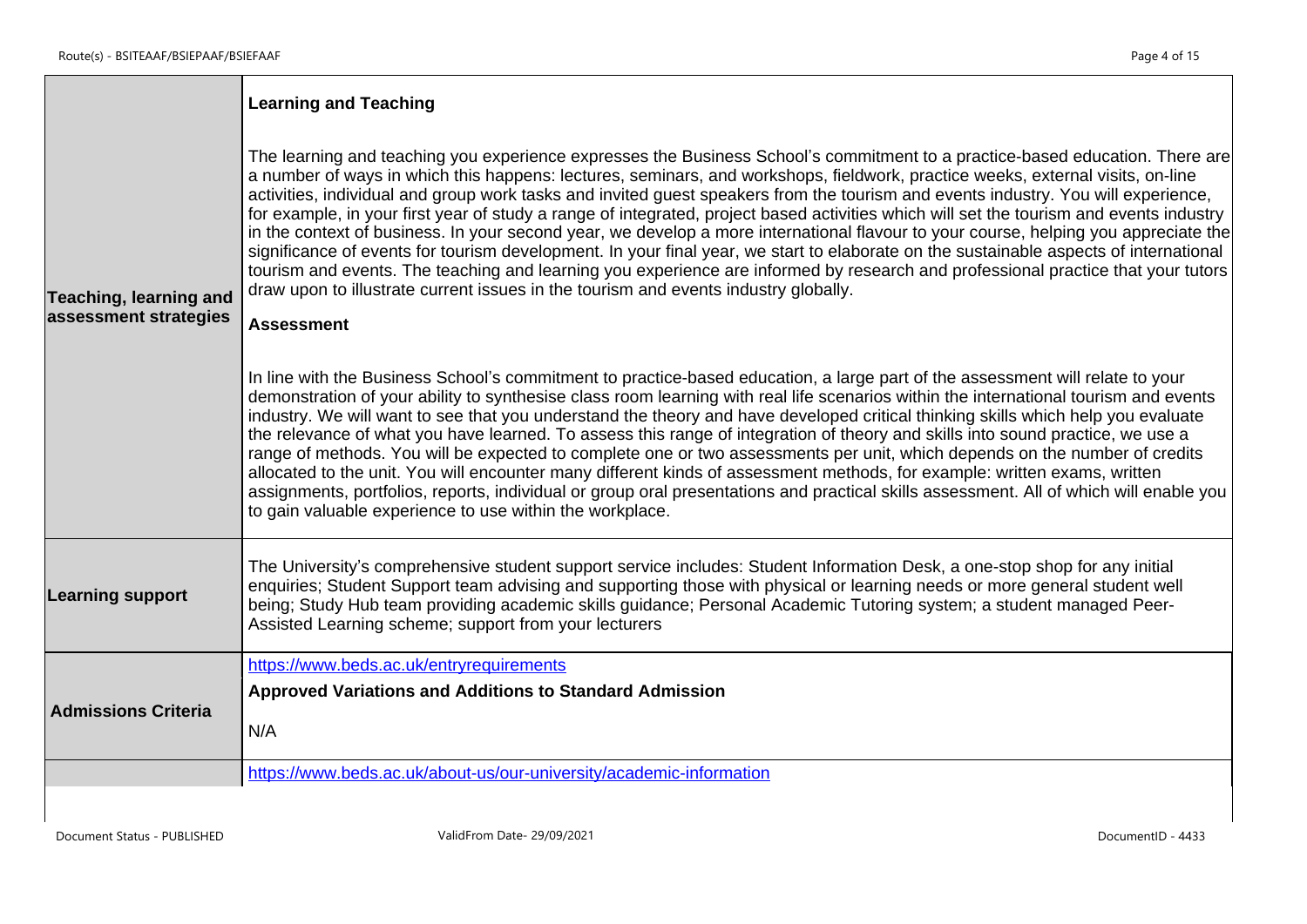|                                         | Note: Be aware that our regulations change every year                 |
|-----------------------------------------|-----------------------------------------------------------------------|
| <b>Assessment</b><br><b>Regulations</b> | Approved Variations and Additions to Standard Assessment Regulations' |
|                                         | N/A                                                                   |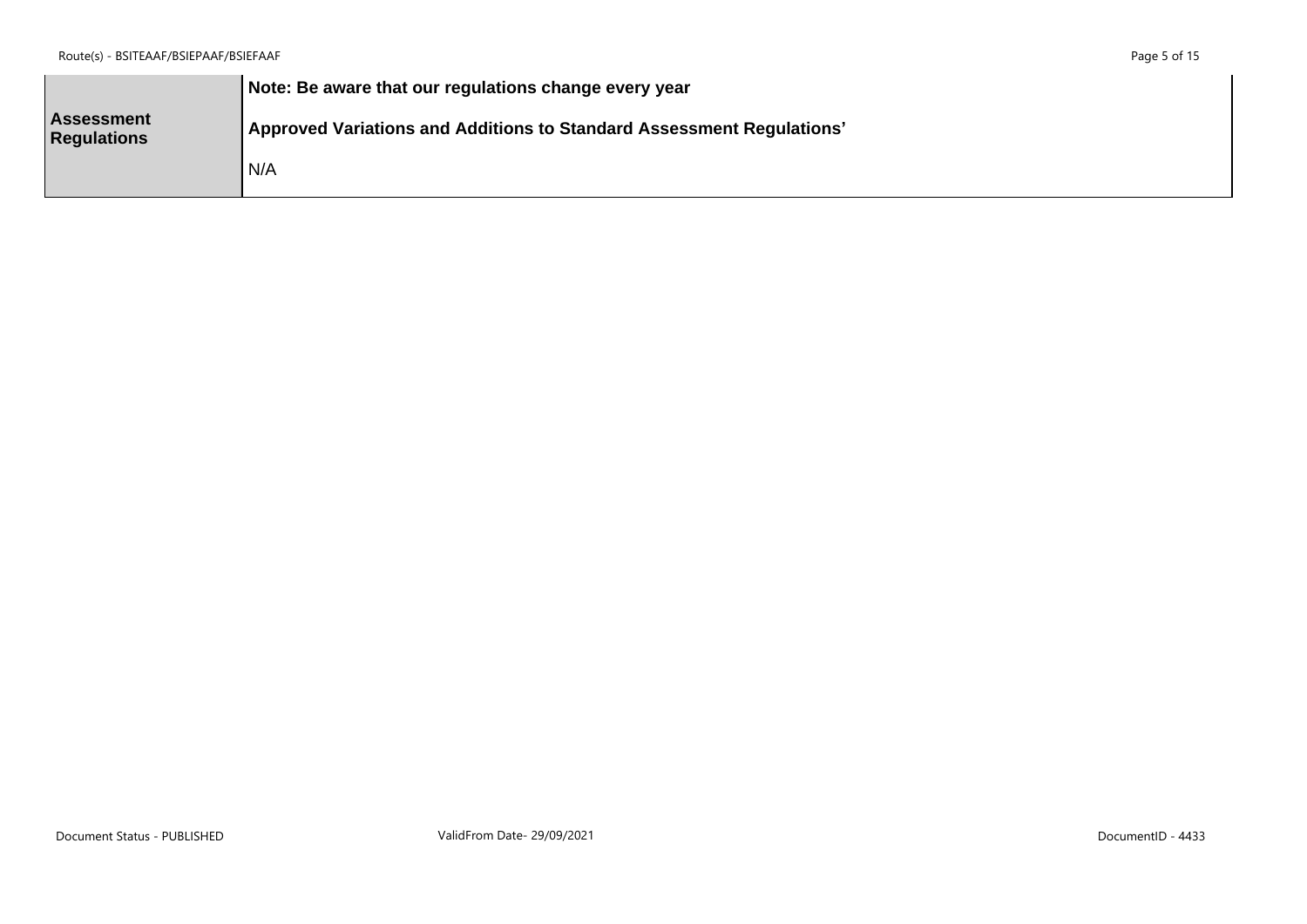# **Section B: Course Structure**

The Units which make up the course are listed below. Each unit contributes to the achievement of the course learning outcomes either through teaching (T), general development of skills and knowledge (D) or in your assessments (A).

| Unit            | <b>Unit Name</b>                                |   | Level Credits | Core or<br><b>Option</b> | $\mathbf{1}$                      | $\overline{\mathbf{2}}$                  | 3                                | 4  | 5                    | 6                                | $\overline{7}$ | 8 | 9 | 10 | 11 | 12 | 13 | 14 | 15 |
|-----------------|-------------------------------------------------|---|---------------|--------------------------|-----------------------------------|------------------------------------------|----------------------------------|----|----------------------|----------------------------------|----------------|---|---|----|----|----|----|----|----|
| <b>BSS004-1</b> | Using Data to Build Business Practice           |   | 30            | Core                     | $\overline{\text{T1}}$<br>T2      | T1<br>T <sub>2</sub>                     |                                  |    |                      |                                  |                |   |   |    |    |    |    |    |    |
| <b>BSS005-1</b> | <b>Business Practice Explored</b>               |   | 30            | Core                     | T1<br>T2                          | $\overline{T1}$<br>T <sub>2</sub>        |                                  |    |                      |                                  |                |   |   |    |    |    |    |    |    |
| <b>TAL021-1</b> | Understanding Tourism and Hospitality           |   | 15            | Core                     | $\overline{T1}$<br>T <sub>2</sub> |                                          |                                  |    |                      |                                  |                |   |   |    |    |    |    |    |    |
| <b>TAL023-1</b> | Event Planning and Operations                   |   | 15            | Core                     |                                   | $\overline{T1}$<br>T <sub>2</sub>        |                                  |    |                      |                                  |                |   |   |    |    |    |    |    |    |
| <b>TAL030-1</b> | <b>Business of Events Management</b>            | 4 | 15            | Core                     |                                   | $\overline{\text{T1}}$<br>T <sub>2</sub> |                                  |    |                      |                                  |                |   |   |    |    |    |    |    |    |
| TAL031-1        | <b>Business of Tourism and Hospitality</b>      |   | 15            | Core                     | T1<br>T <sub>2</sub>              |                                          |                                  |    |                      |                                  |                |   |   |    |    |    |    |    |    |
| MAR027-2        | <b>Careers in Practice</b>                      | 5 | 15            | Core                     |                                   | D <sub>1</sub><br>D <sub>2</sub>         |                                  |    |                      |                                  |                |   |   |    |    |    |    |    |    |
| <b>TAL028-2</b> | Events and Urban Regeneration                   | 5 | 15            | Core                     |                                   |                                          | D1 D1 D1<br>D2 D2 D2             |    |                      |                                  |                |   |   |    |    |    |    |    |    |
| <b>TAL039-2</b> | Risk and Crisis Management in Events            | 5 | 15            | Core                     |                                   | $\overline{D1}$                          | $D1$ $D1$<br>D2 D2 D2            |    |                      |                                  |                |   |   |    |    |    |    |    |    |
| <b>TAL045-2</b> | <b>Cultural Tourism and Heritage Management</b> | 5 | 30            | Core                     | D <sub>1</sub><br>D <sub>2</sub>  |                                          | D1<br>D <sub>2</sub>             |    |                      | D <sub>1</sub><br>D <sub>2</sub> |                |   |   |    |    |    |    |    |    |
| <b>TAL046-2</b> | <b>Events and Destination Marketing</b>         | 5 | 30            | Core                     |                                   | $D1$ $D1$                                | $DT$ D1<br>D2 D2 D2 D2           |    |                      |                                  |                |   |   |    |    |    |    |    |    |
| <b>TAL049-2</b> | <b>Tourism and Society</b>                      | 5 | 15            | Core                     | D <sub>1</sub><br>D <sub>2</sub>  |                                          | D <sub>1</sub><br>D <sub>2</sub> |    |                      | D <sub>1</sub><br>D <sub>2</sub> |                |   |   |    |    |    |    |    |    |
| MAR027-3        | Continuing Professional Development             | 6 | 15            | Core                     |                                   | $\overline{A1}$<br>A2                    |                                  | A2 | A1 A1<br>A2          |                                  |                |   |   |    |    |    |    |    |    |
| <b>TAL015-3</b> | <b>Tourism Destination Development</b>          | 6 | 15            | Core                     | A <sub>1</sub><br>A2              |                                          | A <sub>1</sub><br>A2             |    | A <sub>1</sub><br>A2 | A <sub>1</sub><br>A2             |                |   |   |    |    |    |    |    |    |
| TAL031-3        | Event Planning in Practice                      | 6 | 30            | Core                     | A <sub>1</sub><br>A2              |                                          | A <sub>1</sub><br>A2             |    | A <sub>1</sub>       | A <sub>1</sub><br>$A2$ $A2$      |                |   |   |    |    |    |    |    |    |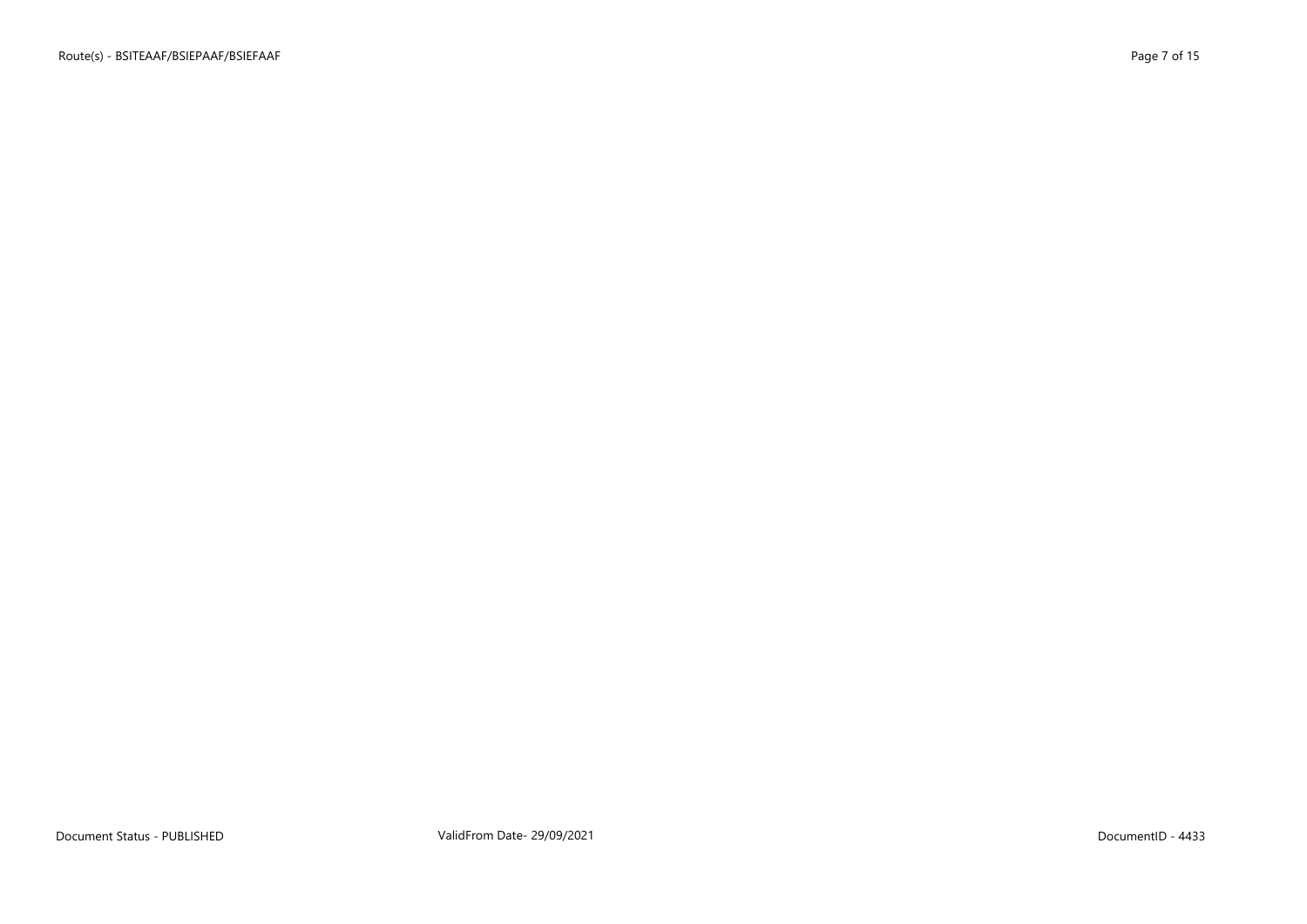Route(s) - BSITEAAF/BSIEPAAF/BSIEFAAF Page 8 of 15

| TAL034-3 | <b>Research Methods</b>             | 115 | <b>Core</b> | A1   A1   A1   A1   A1   A1<br>A2   A2   A2   A2   A2   A2 |           |       |           |  |  |  |  |  |
|----------|-------------------------------------|-----|-------------|------------------------------------------------------------|-----------|-------|-----------|--|--|--|--|--|
| TAL035-3 | Research Project                    | 30  | <b>Core</b> | A1   A1   A1   A1   A1   A1<br>A2   A2   A2   A2   A2   A2 |           |       |           |  |  |  |  |  |
| TAL037-3 | Tourism and Sustainable Development | 15  | <b>Core</b> | A1<br>A2                                                   | IA1<br>A2 | A1 A1 | $A2$ $A2$ |  |  |  |  |  |

| Unit            | <b>Unit Name</b>                            |    | Level Credits | Core or<br><b>Option</b> | $\mathbf 1$                       | $\overline{2}$                           | 3                                | $\overline{\mathbf{4}}$     | $5\phantom{.0}$ | 6                                | $\overline{7}$                   | 8 | 9 | 10 <sup>°</sup> | 11 | 12 | 13 | 14 | 15 |
|-----------------|---------------------------------------------|----|---------------|--------------------------|-----------------------------------|------------------------------------------|----------------------------------|-----------------------------|-----------------|----------------------------------|----------------------------------|---|---|-----------------|----|----|----|----|----|
| <b>BSS004-1</b> | Using Data to Build Business Practice       | 4  | 30            | Core                     | $\overline{T1}$<br>T <sub>2</sub> | $\overline{T1}$<br>T <sub>2</sub>        |                                  |                             |                 |                                  |                                  |   |   |                 |    |    |    |    |    |
| <b>BSS005-1</b> | <b>Business Practice Explored</b>           | 4  | 30            | Core                     | T1<br>T2                          | $\overline{11}$<br>T <sub>2</sub>        |                                  |                             |                 |                                  |                                  |   |   |                 |    |    |    |    |    |
| TAL021-1        | Understanding Tourism and Hospitality       | 4  | 15            | Core                     | T1<br>T <sub>2</sub>              |                                          |                                  |                             |                 |                                  |                                  |   |   |                 |    |    |    |    |    |
| TAL023-1        | <b>Event Planning and Operations</b>        |    | 15            | Core                     |                                   | T1<br>T <sub>2</sub>                     |                                  |                             |                 |                                  |                                  |   |   |                 |    |    |    |    |    |
| <b>TAL030-1</b> | Business of Events Management               |    | 15            | Core                     |                                   | $\overline{\text{T1}}$<br>T <sub>2</sub> |                                  |                             |                 |                                  |                                  |   |   |                 |    |    |    |    |    |
| TAL031-1        | Business of Tourism and Hospitality         |    | 15            | Core                     | T1<br>T <sub>2</sub>              |                                          |                                  |                             |                 |                                  |                                  |   |   |                 |    |    |    |    |    |
| MAR027-2        | <b>Careers in Practice</b>                  | 5  | 15            | Core                     |                                   | ID1<br>D <sub>2</sub>                    |                                  |                             |                 |                                  |                                  |   |   |                 |    |    |    |    |    |
| TAL028-2        | Events and Urban Regeneration               | 5  | 15            | Core                     |                                   | $D1$ $D1$                                |                                  | $\overline{D1}$<br>D2 D2 D2 |                 |                                  |                                  |   |   |                 |    |    |    |    |    |
| TAL039-2        | <b>Risk and Crisis Management in Events</b> | 5  | 15            | Core                     |                                   | D <sub>1</sub> D <sub>1</sub>            |                                  | TD <sub>1</sub><br>D2 D2 D2 |                 |                                  |                                  |   |   |                 |    |    |    |    |    |
| TAL044-2        | Professional Practice Year                  | 5  | 10            | Option                   |                                   |                                          |                                  |                             |                 |                                  | D <sub>1</sub><br>D <sub>2</sub> |   |   |                 |    |    |    |    |    |
| TAL045-2        | Cultural Tourism and Heritage Management    | 5  | 30            | Core                     | D <sub>1</sub><br>D <sub>2</sub>  |                                          | D <sub>1</sub><br>D <sub>2</sub> |                             |                 | D <sub>1</sub><br>D <sub>2</sub> |                                  |   |   |                 |    |    |    |    |    |
| TAL046-2        | <b>Events and Destination Marketing</b>     | 5  | 30            | Core                     | D2                                | $D1$ $D1$                                | $DI$ $DI$                        | D2 D2 D2                    |                 |                                  |                                  |   |   |                 |    |    |    |    |    |
| TAL049-2        | <b>Tourism and Society</b>                  | 5  | 30            | Core                     | D <sub>1</sub><br>D <sub>2</sub>  |                                          | D <sub>1</sub><br>D <sub>2</sub> |                             |                 | D <sub>1</sub><br>D <sub>2</sub> |                                  |   |   |                 |    |    |    |    |    |
| MAR027-3        | Continuing Professional Development         | 16 | 15            | Core                     |                                   | $\overline{A1}$<br>A2                    |                                  | A1 A1<br>A2                 | A2              |                                  |                                  |   |   |                 |    |    |    |    |    |
| TAL015-3        | <b>Tourism Destination Development</b>      | 16 | 15            | Core                     | A <sub>1</sub><br>A2              |                                          | A <sub>1</sub><br>A2             |                             | A <sub>1</sub>  | AA<br>$A2$ $A2$                  |                                  |   |   |                 |    |    |    |    |    |

Document Status - PUBLISHED ValidFrom Date- 29/09/2021 ValidFrom Date- 29/09/2021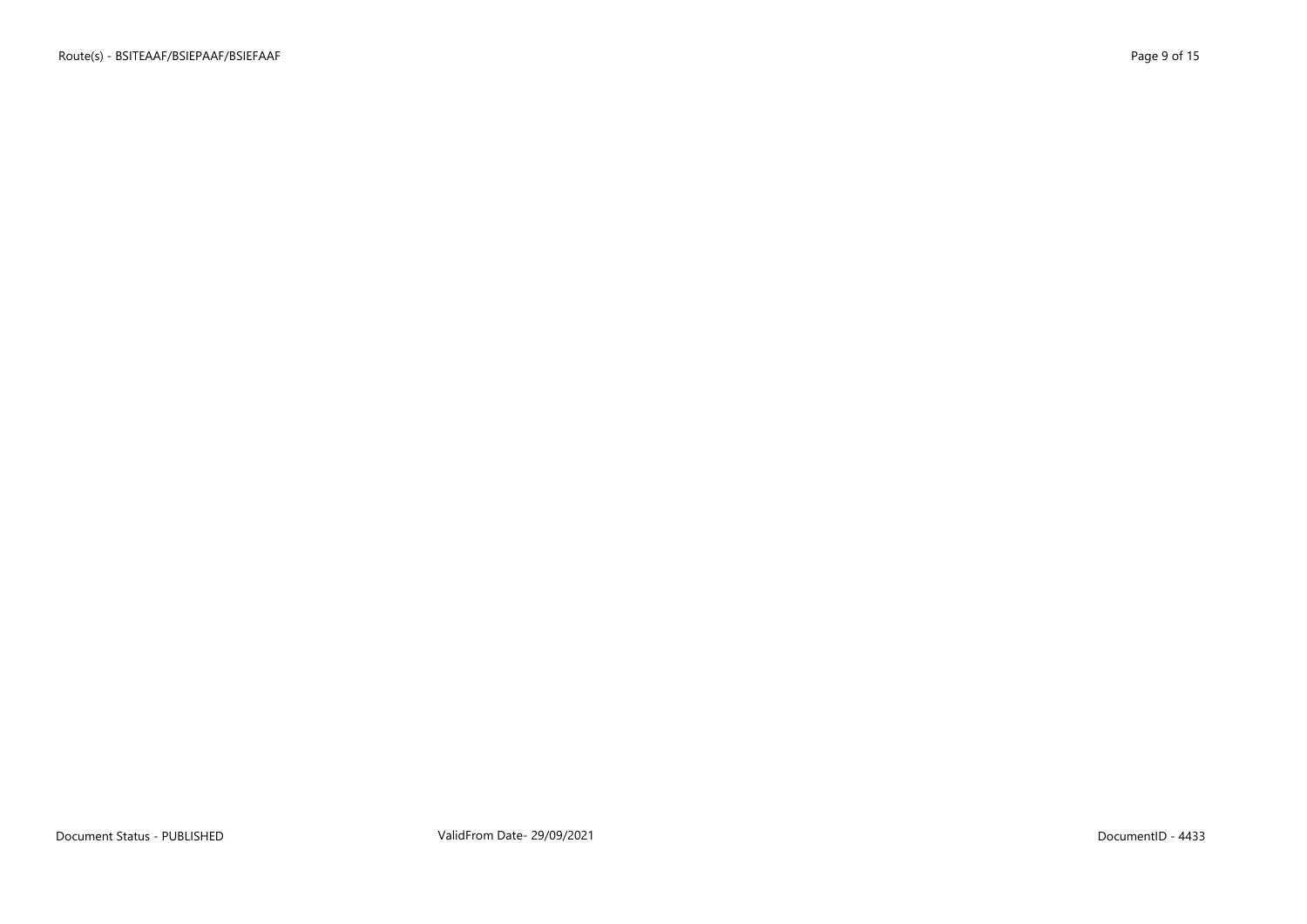|                 | TAL031-3   Event Planning in Practice | 130 | Core        | A1<br>A2               | IA1<br>A2 | A1 A1     | A2 A2                       |  |  |  |  |  |
|-----------------|---------------------------------------|-----|-------------|------------------------|-----------|-----------|-----------------------------|--|--|--|--|--|
| <b>TAL034-3</b> | <b>Research Methods</b>               | 115 | <b>Core</b> | A1  A1  A1  A1  A1  A1 |           |           | A2   A2   A2   A2   A2   A2 |  |  |  |  |  |
|                 | TAL035-3 Research Project             | 130 | <b>Core</b> | A1  A1  A1  A1  A1  A1 |           |           | A2   A2   A2   A2   A2   A2 |  |  |  |  |  |
| TAL037-3        | Tourism and Sustainable Development   | 15  | <b>Core</b> | A1<br>A2               | A1 <br>A2 | $A1$ $A1$ | A2 A2                       |  |  |  |  |  |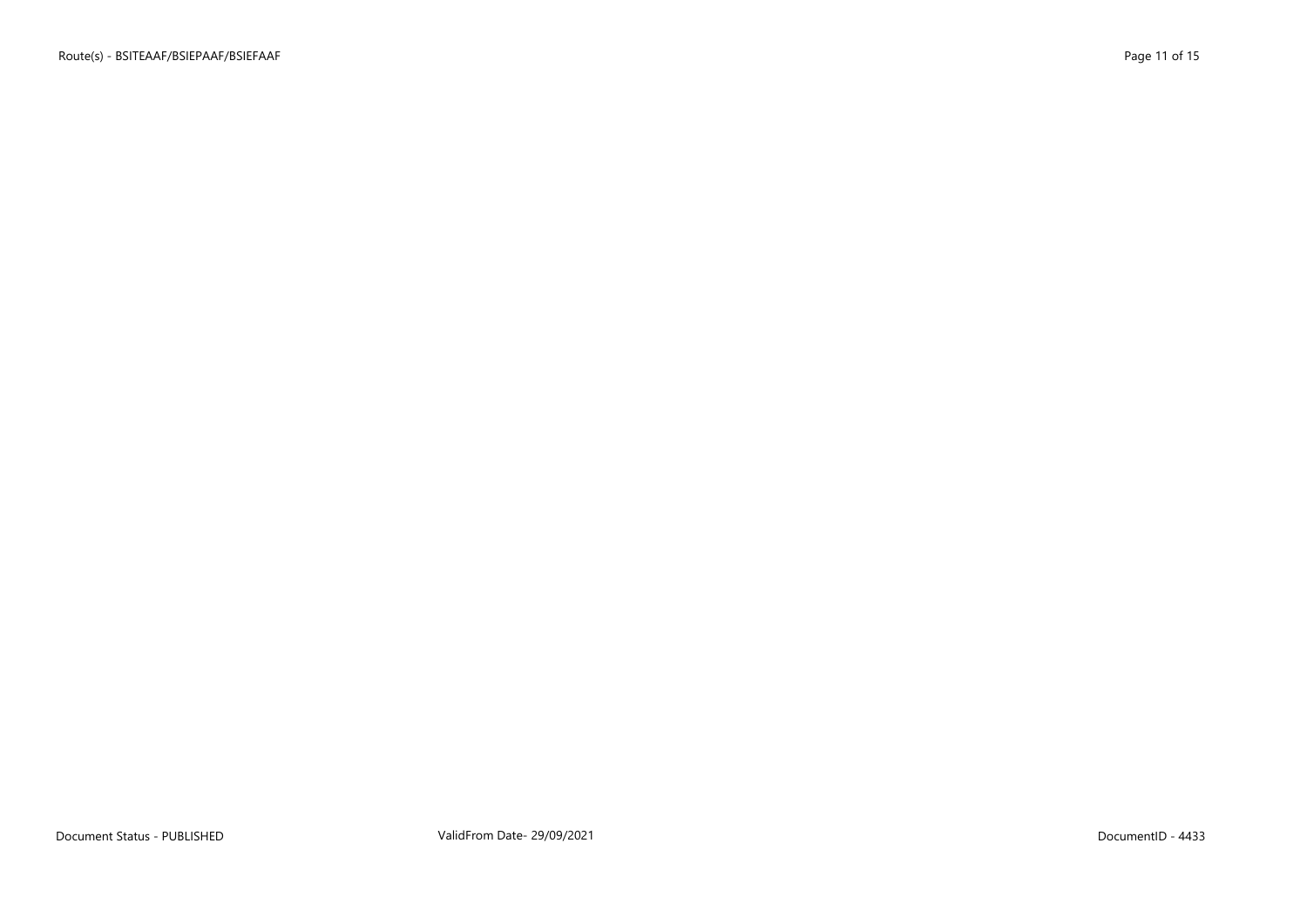## **Section C: Assessment Plan**

The course is assessed as follows :

### **BSITEAAF / BSIEFAAF- BSc (Hons) International Tourism with Events Management / with Foundation year**

| <b>Unit Code</b> |                |                              | Level Period Core/Option | Ass 1 Type<br> code | Ass 1 Submit Ass 2 Type<br>wk | code    | Ass 2 Submit Ass 3 Type<br>wk | code | Ass 3 Submit Ass 4 Type<br>wk | code | <b>Ass 4 Submit</b><br> wk |
|------------------|----------------|------------------------------|--------------------------|---------------------|-------------------------------|---------|-------------------------------|------|-------------------------------|------|----------------------------|
| <b>BSS005-1</b>  | $\overline{4}$ | <b>SEM</b><br>1/3            | Core                     | CW-RW               | 6                             | CW-PO   | 13                            |      |                               |      |                            |
| <b>TAL030-1</b>  | $\overline{4}$ | SEM<br>1/3                   | Core                     | PR-OR               | 7 <sup>1</sup>                | WR-I    | 14                            |      |                               |      |                            |
| TAL031-1         | 4              | <b>SEM</b><br>1/3            | Core                     | WR-I                | 8                             | CW-EPO  | 12                            |      |                               |      |                            |
| <b>BSS004-1</b>  | 4              | <b>SEM</b><br>2              | Core                     | CW-PO               | 13                            |         |                               |      |                               |      |                            |
| TAL021-1         | $\overline{4}$ | SEM<br>$\overline{2}$        | Core                     | PR-OR               | $\overline{7}$                | CW-CS   | 12                            |      |                               |      |                            |
| TAL023-1         | $\overline{4}$ | <b>SEM</b><br>$\overline{2}$ | Core                     | PR-ORAL             | 6                             | CW-PO   | 14                            |      |                               |      |                            |
| MAR027-2         | 5              | <b>SEM</b><br>1/3            | Core                     | CW-PO               | 11                            |         |                               |      |                               |      |                            |
| TAL039-2         | 5              | <b>SEM</b><br>1/3            | Core                     | WR-GR               | 8                             | CW-CS   | 12                            |      |                               |      |                            |
| <b>TAL045-2</b>  | 5              | <b>SEM</b><br>1/3            | Core                     | WR-I                | 6                             | CW-CS   | 12                            |      |                               |      |                            |
| <b>TAL028-2</b>  | 5              | <b>SEM</b><br>$\overline{2}$ | Core                     | CW-CS               | 6                             | PR-OR   | 13                            |      |                               |      |                            |
| <b>TAL046-2</b>  | $\overline{5}$ | SEM<br>$\overline{2}$        | Core                     | WR-I                | $\overline{7}$                | CW-PO   | 12                            |      |                               |      |                            |
| <b>TAL049-2</b>  | 5              | <b>SEM</b><br>$\overline{2}$ | Core                     | CW-RW               | 8                             | PR-ORAL | 14                            |      |                               |      |                            |
| TAL034-3         | 6              | SEM<br>1/2                   | Core                     | CW-LR               | 6                             | CW-OT   | 12                            |      |                               |      |                            |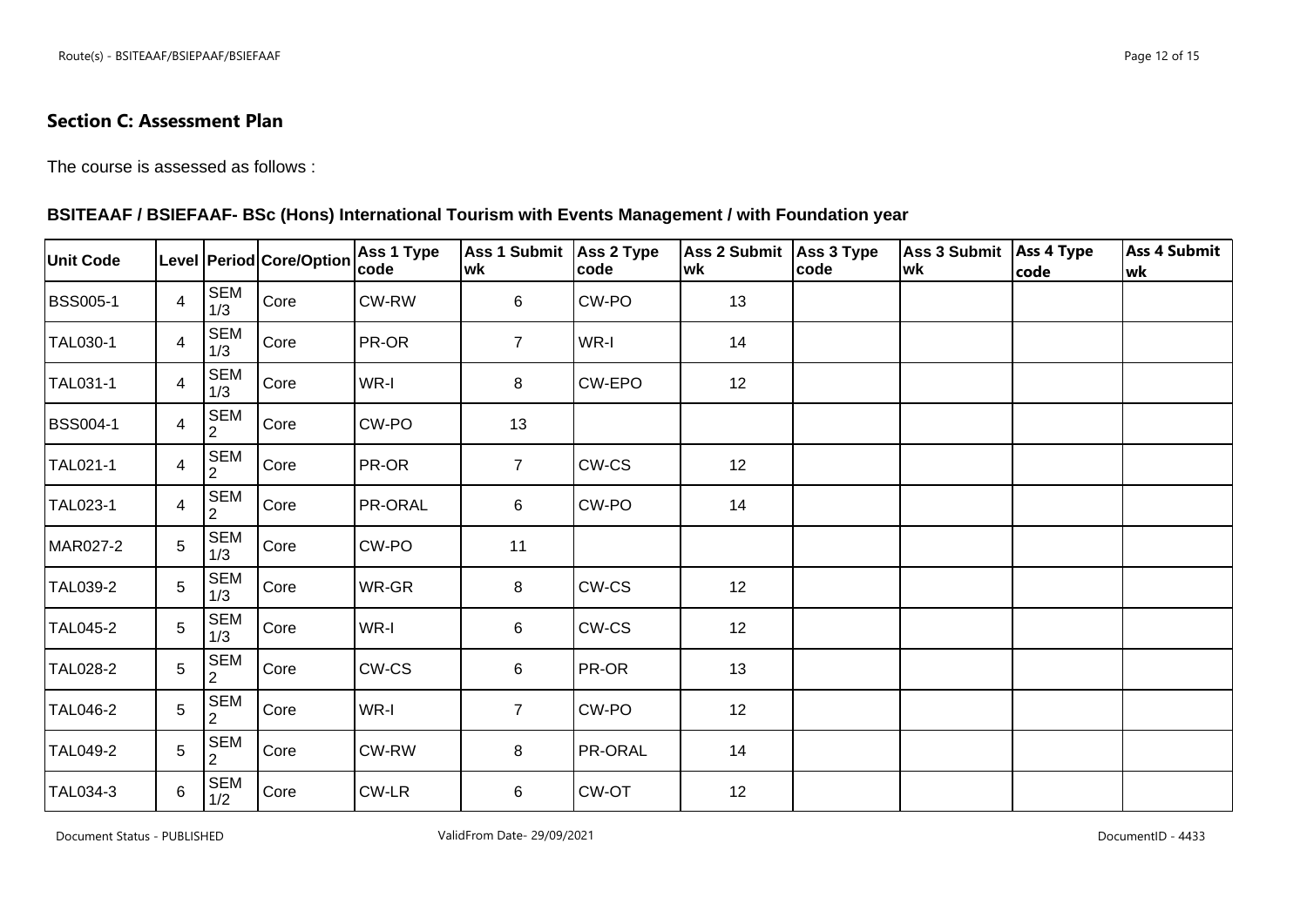| MAR027-3 | 6 | <b>SEM</b><br>1/3 | Core | CW-PO  |   | CW-RW        | 13 |  |  |
|----------|---|-------------------|------|--------|---|--------------|----|--|--|
| TAL031-3 | 6 | <b>SEM</b><br>1/3 | Core | PR-OT  | 8 | WR-I         | 14 |  |  |
| TAL015-3 | 6 | <b>SEM</b>        | Core | l WR-I | 9 | <b>CW-CS</b> | 15 |  |  |
| TAL035-3 | 6 | <b>SEM</b>        | Core | WR-PO  | 6 | PJ-DIS       | 13 |  |  |
| TAL037-3 | 6 | <b>SEM</b>        | Core | CW-RW  |   | WR-I         | 12 |  |  |

# **BSIEPAAF- BSc (Hons) International Tourism with Events Management with Professional Practice year**

| <b>Unit Code</b> |                |                              | Level Period Core/Option | <b>Ass 1 Type</b><br> code | <b>Ass 1 Submit</b><br>wk | Ass 2 Type<br> code | Ass 2 Submit<br>lwk | Ass 3 Type<br> code | Ass 3 Submit   Ass 4 Type<br>wk | code | <b>Ass 4 Submit</b><br> wk |
|------------------|----------------|------------------------------|--------------------------|----------------------------|---------------------------|---------------------|---------------------|---------------------|---------------------------------|------|----------------------------|
| <b>BSS005-1</b>  | $\overline{4}$ | <b>SEM</b><br>1/3            | Core                     | CW-RW                      | 6                         | CW-PO               | 13                  |                     |                                 |      |                            |
| TAL030-1         | 4              | <b>SEM</b><br>1/3            | Core                     | PR-OR                      | $\overline{7}$            | WR-I                | 14                  |                     |                                 |      |                            |
| TAL031-1         | 4              | <b>SEM</b><br>1/3            | Core                     | WR-I                       | 8                         | IT-PT               | 12                  |                     |                                 |      |                            |
| <b>BSS004-1</b>  | 4              | <b>SEM</b><br>2              | Core                     | CW-PO                      | 13                        |                     |                     |                     |                                 |      |                            |
| TAL021-1         | 4              | <b>SEM</b><br>2              | Core                     | WR-I                       | $\overline{7}$            | CW-CS               | 12                  |                     |                                 |      |                            |
| <b>TAL023-1</b>  | 4              | <b>SEM</b><br>$\overline{2}$ | Core                     | PR-OR                      | 6                         | CW-PO               | 14                  |                     |                                 |      |                            |
| MAR027-2         | 5              | <b>SEM</b><br>1/3            | Core                     | CW-PO                      | 11                        |                     |                     |                     |                                 |      |                            |
| TAL039-2         | 5              | <b>SEM</b><br>1/3            | Core                     | WR-GR                      | 8                         | CW-CS               | 12                  |                     |                                 |      |                            |
| <b>TAL045-2</b>  | 5              | <b>SEM</b><br>1/3            | Core                     | WR-I                       | 6                         | CW-CS               | 12                  |                     |                                 |      |                            |
| <b>TAL028-2</b>  | 5              | <b>SEM</b><br>$\overline{2}$ | Core                     | CW-CS                      | 6                         | CW-PO               | 13                  |                     |                                 |      |                            |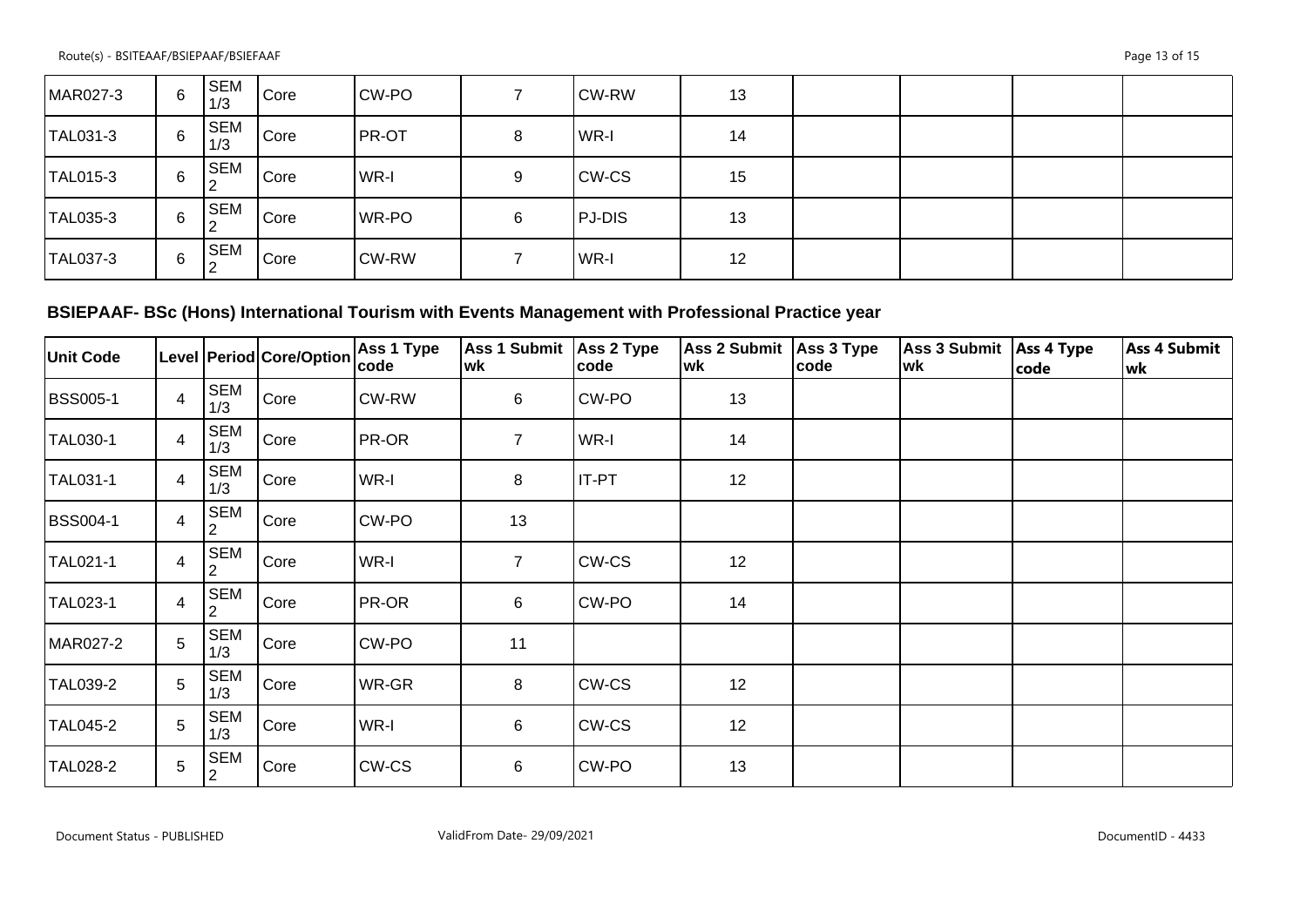| TAL046-2        | 5              | <b>SEM</b>        | Core | WR-I         | $\overline{7}$ | CW-PO          | 12 |  |  |
|-----------------|----------------|-------------------|------|--------------|----------------|----------------|----|--|--|
| <b>TAL049-2</b> | 5              | SEM<br>2          | Core | CW-RW        | 8              | <b>PR-ORAL</b> | 14 |  |  |
| TAL044-2        | 5              | <b>TY</b>         | Core | CW-PO        | 30             |                |    |  |  |
| TAL034-3        | $6\phantom{1}$ | <b>SEM</b><br>1/2 | Core | CW-LR        | 6              | <b>CW-OT</b>   | 12 |  |  |
| MAR027-3        | 6              | <b>SEM</b><br>1/3 | Core | CW-PO        | $\overline{7}$ | <b>CW-RW</b>   | 13 |  |  |
| TAL031-3        | $6\phantom{1}$ | <b>SEM</b><br>1/3 | Core | <b>PR-OT</b> | 8              | WR-I           | 14 |  |  |
| TAL015-3        | 6              | <b>SEM</b><br>2   | Core | WR-I         | 9              | <b>CW-CS</b>   | 15 |  |  |
| TAL037-3        | $6\phantom{1}$ | <b>SEM</b>        | Core | <b>CW-RW</b> | $\overline{7}$ | WR-I           | 12 |  |  |
| TAL035-3        | 6              | <b>SEM</b><br>2/3 | Core | WR-PO        | 6              | PJ-DIS         | 13 |  |  |

| <b>Glossary of Terms for Assessment Type Codes</b> |                                            |  |  |  |  |  |
|----------------------------------------------------|--------------------------------------------|--|--|--|--|--|
| CW-CS                                              | Coursework - Case Study                    |  |  |  |  |  |
| CW-EPO                                             | Coursework - e-Portfolio                   |  |  |  |  |  |
| CW-LR                                              | <b>Coursework - Literature Review</b>      |  |  |  |  |  |
| CW-OT                                              | <b>Coursework Other</b>                    |  |  |  |  |  |
| CW-PO                                              | Coursework - Portfolio                     |  |  |  |  |  |
| <b>CW-RW</b>                                       | <b>Coursework - Reflective Writing</b>     |  |  |  |  |  |
| IT-PT                                              | Summative in-class test or phase test      |  |  |  |  |  |
| PJ-DIS                                             | <b>Coursework - Dissertation Report</b>    |  |  |  |  |  |
| PR-OR                                              | <b>Practical - Oral Presentation</b>       |  |  |  |  |  |
| PR-OT                                              | <b>Practical - Other Skills Assessment</b> |  |  |  |  |  |
| WR-GR                                              | Coursework - Group Report                  |  |  |  |  |  |